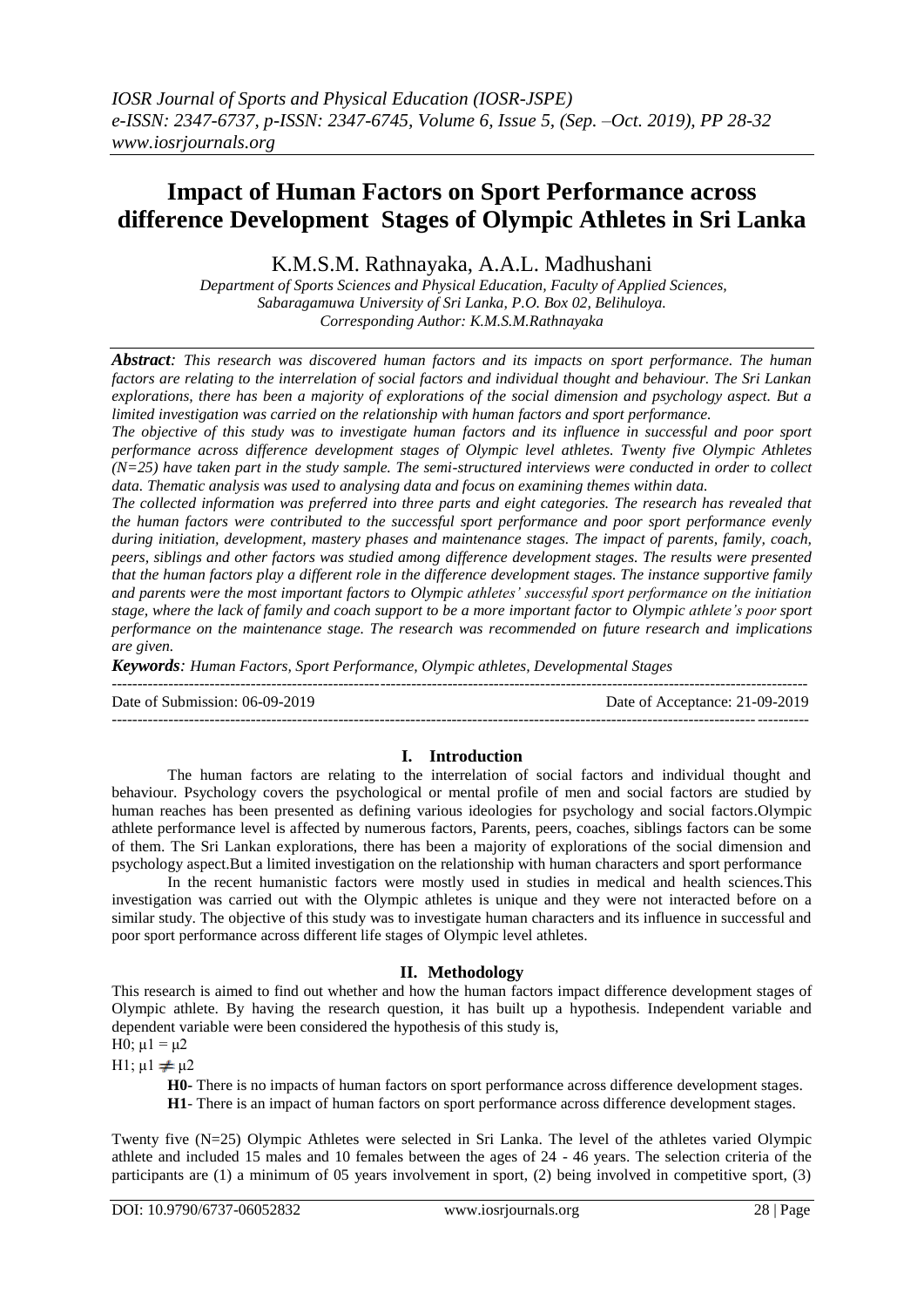being involved in either individual sports or team sports, and (4) being involved in after 2000). Semi-structured interviews were conducted derived from the study. Thematic analysis was used to analysing data and focus on examining themes within data. Twenty five participants were interviewed directly and asked to all factors and got the information. The interviews were conducted at different places. Analyse by interview according to the interview guide. The first step was every Olympic athlete the interview according to the interview guide. The ectype was then rightly or correctly read through. Important information from the ectype was highlighted, and 2- 3 times anew. The highlighted details were organized to a factor that contributes to successful/poor sport performance across difference development stages. It was build a separate file. After the raw data units from athlete were arranged and analysed by thematic analysed.



**Figure 1.** Data Analysing (Source: Draw by the researcher)

#### **III. Results And Discussion**

The collected information was preferred in to three parts and eight categories. The research has revealed that the human factors were contributed to the successful sport performance and poor sport performance evenly during initiation, development, mastery phases and maintenance stages. The impact of human and other factors were studied among different stages. The results were presented that human factors play a different role on the difference stages. The instance supportive parents and family were the most important factors to Olympic athletes' successful sport performance on the initiation stage and development stage, where the lack of money and support to be a more important factor to Olympic athlete's poor sport performance on the maintenance stage.

The human factors contributing the successful sport performance on the initiation stage are support from parents, supportive family, and high self-efficacy, Personality Development, better athletic environment, better socialization, successful achievement and joy. There for parents, family, sports environment played a great role of improvement of the sport performance. The factor as lack of family support, monetary problems, psychological and physical weakness, lack of satisfaction, and other perceived barriers arehuman factors contributing the poor sport performance on the initiation stage.

The factors as: support from school friends (peers) and family, team cohesion, output and performance, perceive mental things, better training, receive support and happiness and joy, performance and output, happiness with the team and members, preparation, confidence, enjoy the sport and happiness with the activities. According to above factors the successful sport performance contributes on the development stage. human factors contributing the poor sport performance on the development stage are lead to lack of support ( peers, siblings and family) and lack of resources, stress, perceived mental weakness, perceive stress, fatigue, lack of concentration, negative thinking. On this stage most important factors are to lack of support, and lack of resources.

Human factors contributing to successful sport performance on the mastery stage are support from environment (Peers, Family), sport ability, satisfying sport and sport success, better psychological skill, success of team, sport success in individual.

| Raw data units                | Low order themes           | High order    | Participant          |
|-------------------------------|----------------------------|---------------|----------------------|
|                               |                            | themes        |                      |
| Supportive family and parents |                            |               |                      |
| Good freedom                  | Better psychological skill |               | Factors contributing |
| Self-confident                |                            | Sport ability | the successful sport |
| Have courageous               |                            |               | performance on the   |
| Have perseverance             |                            |               | maintenance stage    |
| Honestly                      |                            |               |                      |

**Table 1.** Human Factors contributing the successful sport performance on the mastery stage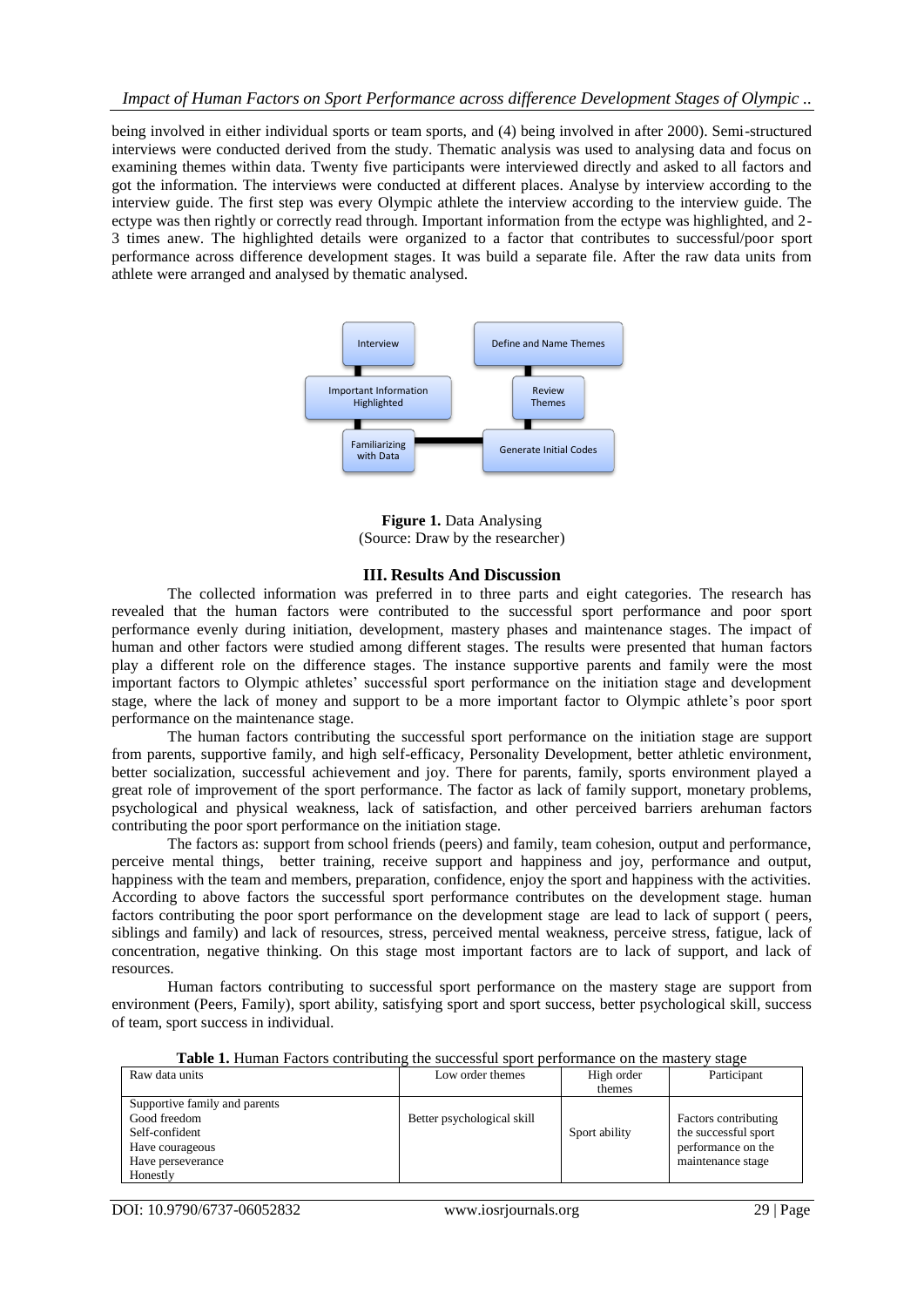## *Impact of Human Factors on Sport Performance across difference Development Stages of Olympic ..*

| Good communication skills                           |                             |                   |
|-----------------------------------------------------|-----------------------------|-------------------|
| Positive thinking                                   |                             |                   |
| Better coach                                        | Success of team             |                   |
| Self-confidence                                     |                             | Satisfying sport  |
| Self-confidence                                     |                             | and Sport success |
| Self-motivated                                      | Sport success in individual |                   |
| Have courageous                                     |                             |                   |
| Have perseverance                                   |                             |                   |
| Better support from the coach                       |                             |                   |
| support from the parents support from the peers and |                             |                   |
| siblings                                            | Better support from         | Support from      |
| Parents are care a lot                              | environment                 | environment       |

Source: Draw by the researcher using data by Olympic Athlete

Categories of human factors contributing the poor sport performance on mastery stage are: poor balance of life, less sport condition, and poor perceived sport ability. The impact of parents and family was low at this stage as follow.

**Table 2.** Human Factors contributing the poor sport performance on the mastery stage

| Raw data units                                                                                                                                                 | Low order themes                | High order themes               | Participant                            |
|----------------------------------------------------------------------------------------------------------------------------------------------------------------|---------------------------------|---------------------------------|----------------------------------------|
| lose a lot of duties of the family less time to be with a<br>family<br>Poor balance of sport and life<br>Not have time with in parents<br>Peers are decreasing | Poor balance of life            | Poor balance of life            | Factors contributing<br>the poor sport |
| Having a problem with the peers<br>Having a problem with the marriage life                                                                                     | Poor sport condition            | Less sport condition            | performance on the<br>mastery stage    |
| Lack of motivation in the family<br>Anxiety                                                                                                                    | Poor perceived sport<br>ability | Poor perceived sport<br>ability |                                        |

Source: Draw by the researcher using data by Olympic Athlete

The human factors contributing to successful sport performance on the maintenance stage are further reflected in term of: Receive support from coach, family, peers, girlfriends/husbands and better communication with family, sport development, individual development and education. On this stage most important factor is to support factor. Coach, Peers and family were greatly affected by the support factors. Continuously human factors contributing the poor sport performance on maintenance stage lead to: perceived barriers and lack of support. According to the themes lead to low order themes including of: sport related barrier, need to do external things in life and lack of support. On this stage most important factor is to perceive barriers like time management in life, not to be got the time to the family.

|  |  |  | Table 3. Human Factors contributing the successful sport performance on the maintenance stage |  |  |
|--|--|--|-----------------------------------------------------------------------------------------------|--|--|
|  |  |  |                                                                                               |  |  |

| Raw data units                                  | Low order themes     | High order themes | Participant          |
|-------------------------------------------------|----------------------|-------------------|----------------------|
| Support from coach                              |                      |                   |                      |
| Better training with the coach                  |                      |                   |                      |
| Dedication                                      | Sport development    | Individual        |                      |
| Self confidence                                 |                      | development       |                      |
| Goal setting                                    |                      |                   |                      |
| Positive thinking                               |                      |                   |                      |
| Clear hopes                                     |                      |                   |                      |
| Individual education                            |                      |                   |                      |
| Special treatment                               | Education            |                   |                      |
| Support from peers                              |                      |                   |                      |
| Support from the lectures                       |                      |                   |                      |
| gave freedom                                    |                      |                   |                      |
| Support from parents                            |                      |                   |                      |
| Support from coach                              |                      |                   |                      |
| Support from peers                              |                      |                   |                      |
| Support from sibling                            | Receive support      | Support           |                      |
| Spend to money                                  |                      |                   |                      |
| Parents willingly                               |                      |                   |                      |
| Have sport family                               |                      |                   | Factors contributing |
| Better mental image in family                   |                      |                   | the successful sport |
| Have role model in the family                   |                      |                   | performance on the   |
| Parental impulse                                |                      |                   | maintenance stage    |
| Good communication with coach and other players | Better communication | Communication     |                      |

Source: Draw by the researcher using data by Olympic Athlete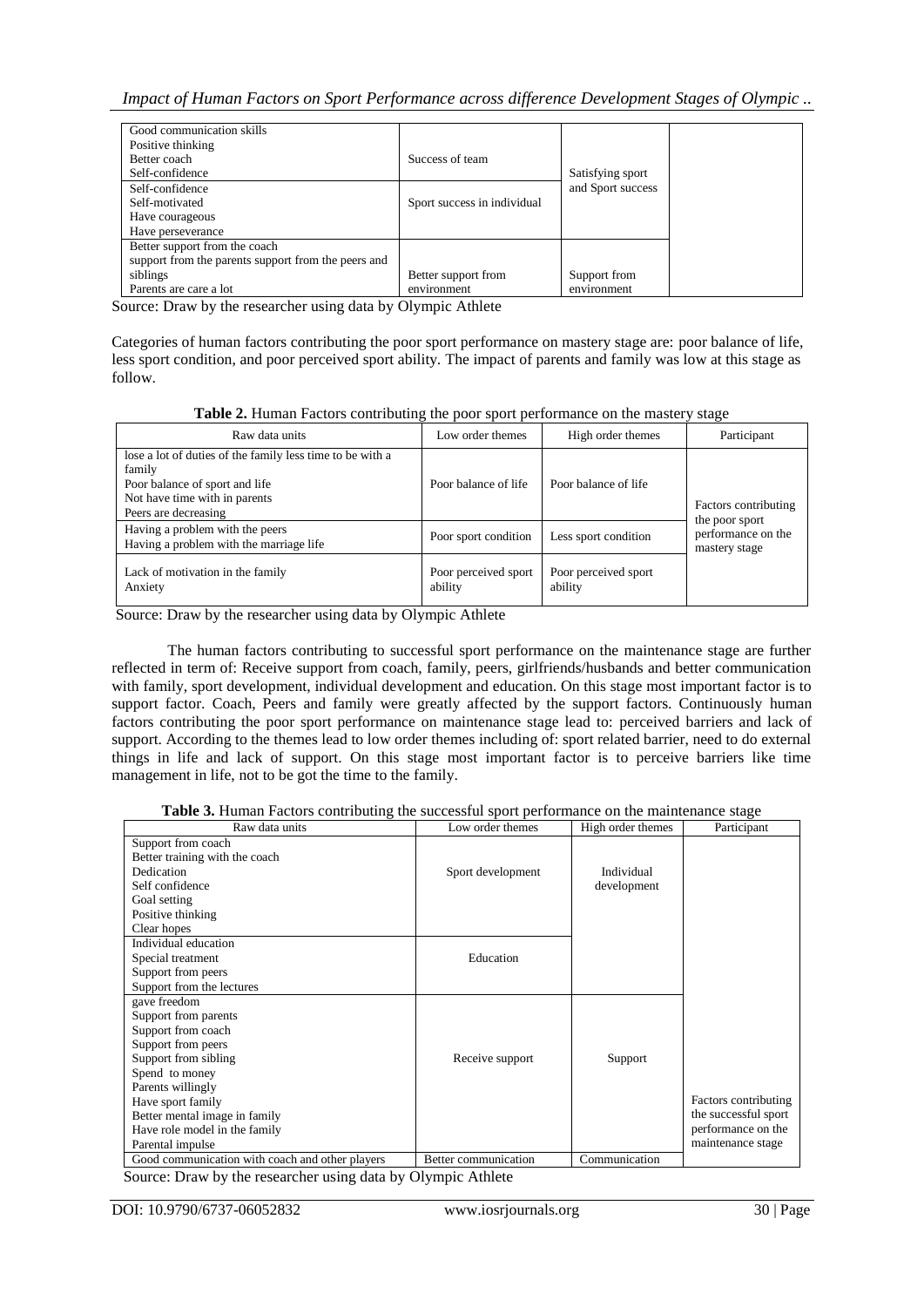| <b>Table 4.</b> Thurian Pactors contributing the poor sport performance on the mannehance stage |                       |                    |                          |
|-------------------------------------------------------------------------------------------------|-----------------------|--------------------|--------------------------|
| Raw data units                                                                                  | Low order themes      | High order themes  | Participant              |
| Fight between marriage life                                                                     | Lack of support       |                    |                          |
| Fight between family                                                                            |                       |                    |                          |
| Poor support from the family                                                                    |                       |                    |                          |
| Fight between parents                                                                           |                       |                    |                          |
| Negative thinking of the family                                                                 |                       |                    |                          |
| Lack of resources in the family                                                                 |                       |                    |                          |
| Coaches are missing                                                                             |                       | Lack of support    |                          |
| lose a lot of duties of the family                                                              |                       |                    |                          |
| Haven't time to stay with a family                                                              |                       |                    | Factors contributing the |
| Poor balance of sport and life                                                                  |                       |                    | poor sport performance   |
| Not have time with in parents                                                                   |                       |                    | on the maintenance stage |
| Peers are decreasing                                                                            |                       |                    |                          |
| Bad behaviors of the peers                                                                      | Sport related barrier | Perceived barriers |                          |
| Having a problem with the marriage life                                                         | Need to do other      |                    |                          |
| lose a lot of duties of the family                                                              | things in life        |                    |                          |
| Poor balance of sport and life                                                                  |                       |                    |                          |

**Table 4.** Human Factors contributing the poor sport performance on the maintenan

Source: Draw by the researcher using data by Olympic Athlete

According to the results: Most impacted contributing to successful human factor is in the initiation stage was parents and family. Gave freedom, parents willingly, good hopes, have role model in family, and parental impales will belong to, etc. Parents and family was the another factor of poor sport performance of initiation stage. Lacks of money, Parental stress, haven't knowledge about the sport these are the reason of this factor. The most important thing is going to happen contributing to successful sport human factor in the development stage: coach, peers and family. As the examples are talented, support from money, good mental image, strong confidence, and positive pressure. This stage also appeared to affect the poor performance of the stage: family, parents and peers. Lack of resources is the one of the reason thing to build a poor sport performance.



**Figure 2.** Summary of the results Source: Draw by the researcher using data by Olympic Athlete

The coach is the great affected factor of contributing to successful sport performance in mastery stage. The coach support from money and better training are the example of to build a successful sport. At this stage, human factors do not have much influence on sport performance. But the influence of the family and peers are somewhat limited.

Most commonly human factor that contributing to successful sport performance on the maintenance stage coach, family, siblings and peers. Support from peers, support from siblings as the example of this stage. The main factor affecting poor performance is the family. According to this stage since athletes are married, that time the sport is a hindrance to their life.